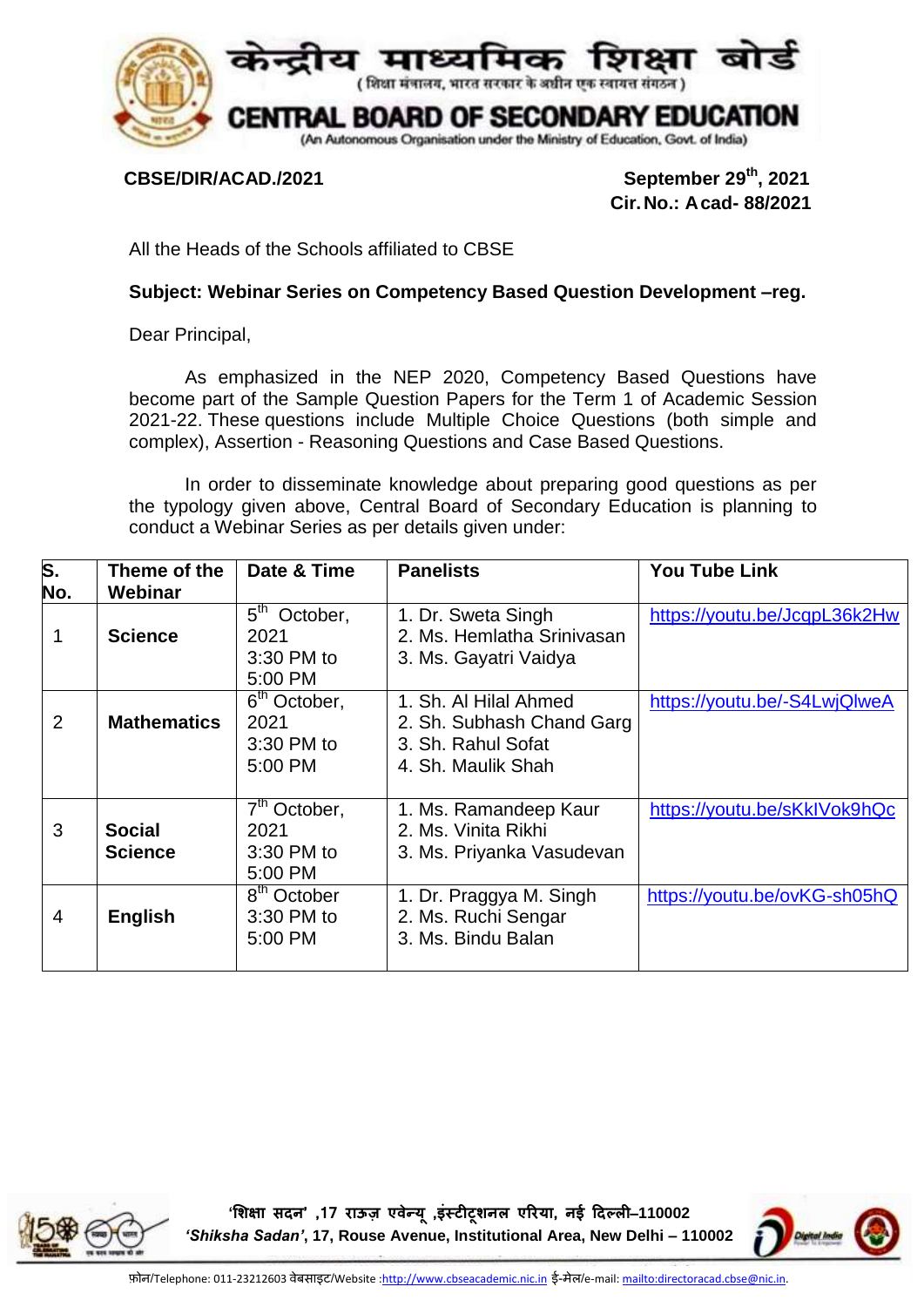

All Heads of Schools are requested to ensure active participation of their teaching staff of the subject concerned in the Webinar series to avail maximum benefit of this opportunity of knowledge-sharing.

**Dr Joseph Emmanuel Director (Academics)**

## **Copy to the respective Heads of Directorates, Organizations and Institutions as indicated belowwith a request to disseminate the information to all the schools under their jurisdiction:**

- 1. The Commissioner, Kendriya Vidyalaya Sangathan, 18 Institutional Area, Shaheed Jeet Singh Marg, New Delhi-16
- 2. The Commissioner, Navodaya Vidyalaya Samiti, B-15, Sector-62, Institutional Area,Noida201309
- 3. The Director of Education, Directorate of Education, Govt. of NCT of Delhi, Old Secretariat, Delhi-110 054
- 4. The Director of Public Instructions (Schools), Union Territory Secretariat, Sector 9,Chandigarh-160017
- 5. The Director of Education, Govt. of Sikkim, Gangtok, Sikkim –737101
- 6. The Director of School Education, Govt. of Arunachal Pradesh, Itanagar –791 111
- 7. The Director of Education, Govt. of A&N Islands, Port Blair 744101
- 8. The Director of Education, S.I.E., CBSE Cell, VIP Road, Junglee Ghat, P.O. 744103,A&N Island
- 9. The Director, Central Tibetan School Administration, ESSESS Plaza, Community Centre, Sector -3, Rohini, Delhi
- 10.The Additional Director General of Army Education, A –Wing, Sena Bhawan, DHQ,PO, New Delhi-110001
- 11.The Secretary AWES, Integrated Headquarters of MoD (Army), FDRC Building No.202,Shankar Vihar (Near APS), Delhi Cantt-110010
- 12.The Secretary, Eklavya Model Residential Schools (EMRS), Ministry of Tribal Affairs, Government of India.
- 13.The Secretary, Sainik Schools Society, Room No. 101, D-1 Wing, Sena Bhawan, New Delhi-110001.
- 14.The Chairman, Odisha Adarsha Vidyalaya Sangathan, N-1/9, Near Doordarshan Kendra, PO Sainik School Nayapalli, Bhubaneswar, Odhisha-751005.
- 15.All Regional Directors/Regional Officers of CBSE with the request to send this circular to all the Heads of the affiliated schools of the Board in their respective Regions

**'शिक्षा सदन' ,71 राऊज़ एवेन्य , ू इंस्टीटूिनल एररया, नई ददल्ली**–**110002**  *'Shiksha Sadan'***, 17, Rouse Avenue, Institutional Area, New Delhi – 110002**